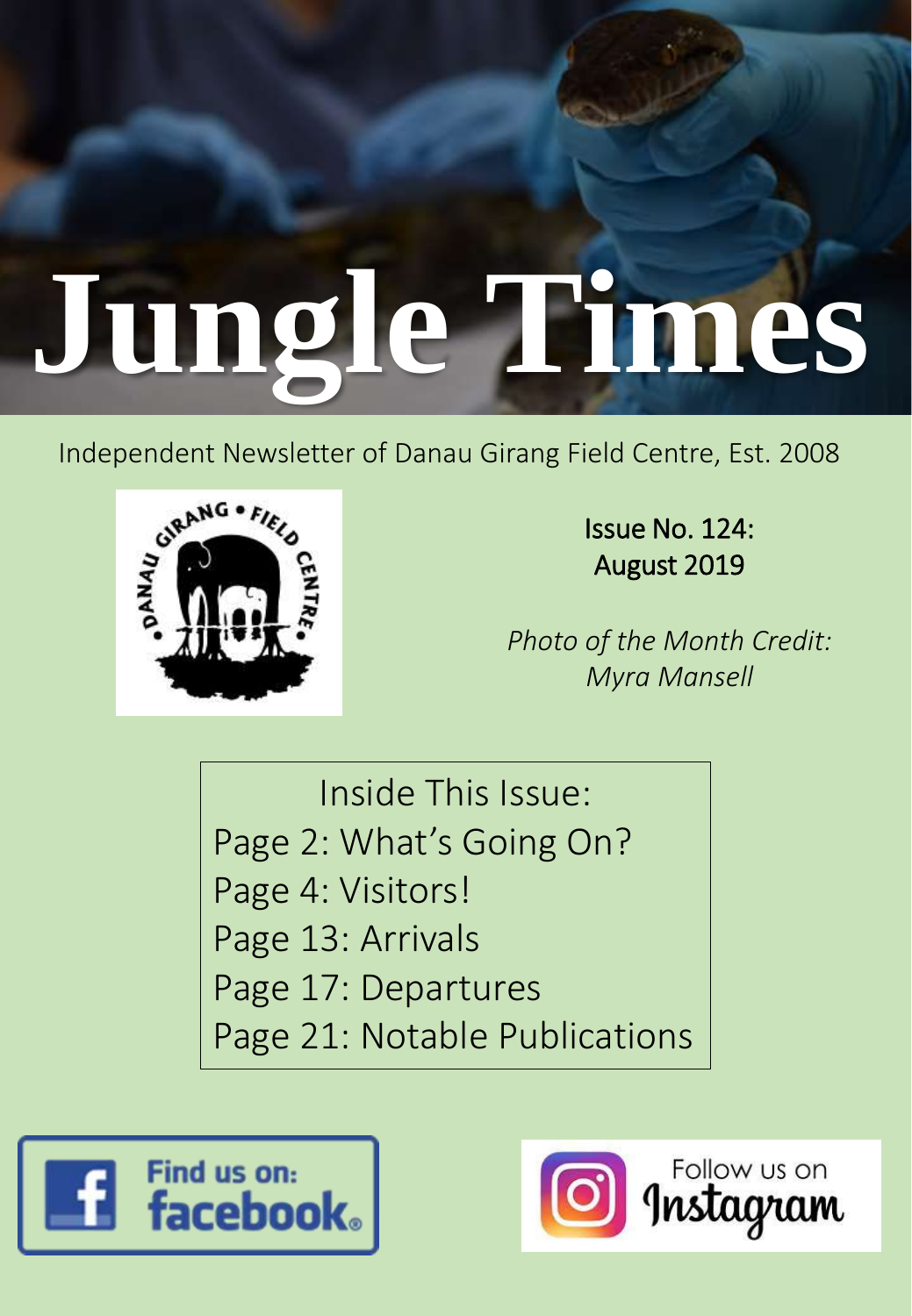

### What's Going On?



#### HOSTED STEVE BACKSHALL FOR DEADLY 60

Steve and his film crew were here for a very speedy visit to capture footage for a special South East Asia Deadly 60 episode on CBBC, after this they were off to Bali. They went searching in plantations for centipedes and also worked alongside Rich to catch a python we've been tracking along the river bank. Steve also spent a night in the tree in a hammock that Koko and an expert rigger helped put up, they used a drone to catch footage of the sunrise. Hopefully his team will be able to show off some of the great conservation work here, and get young scientists of the future excited about these special animals!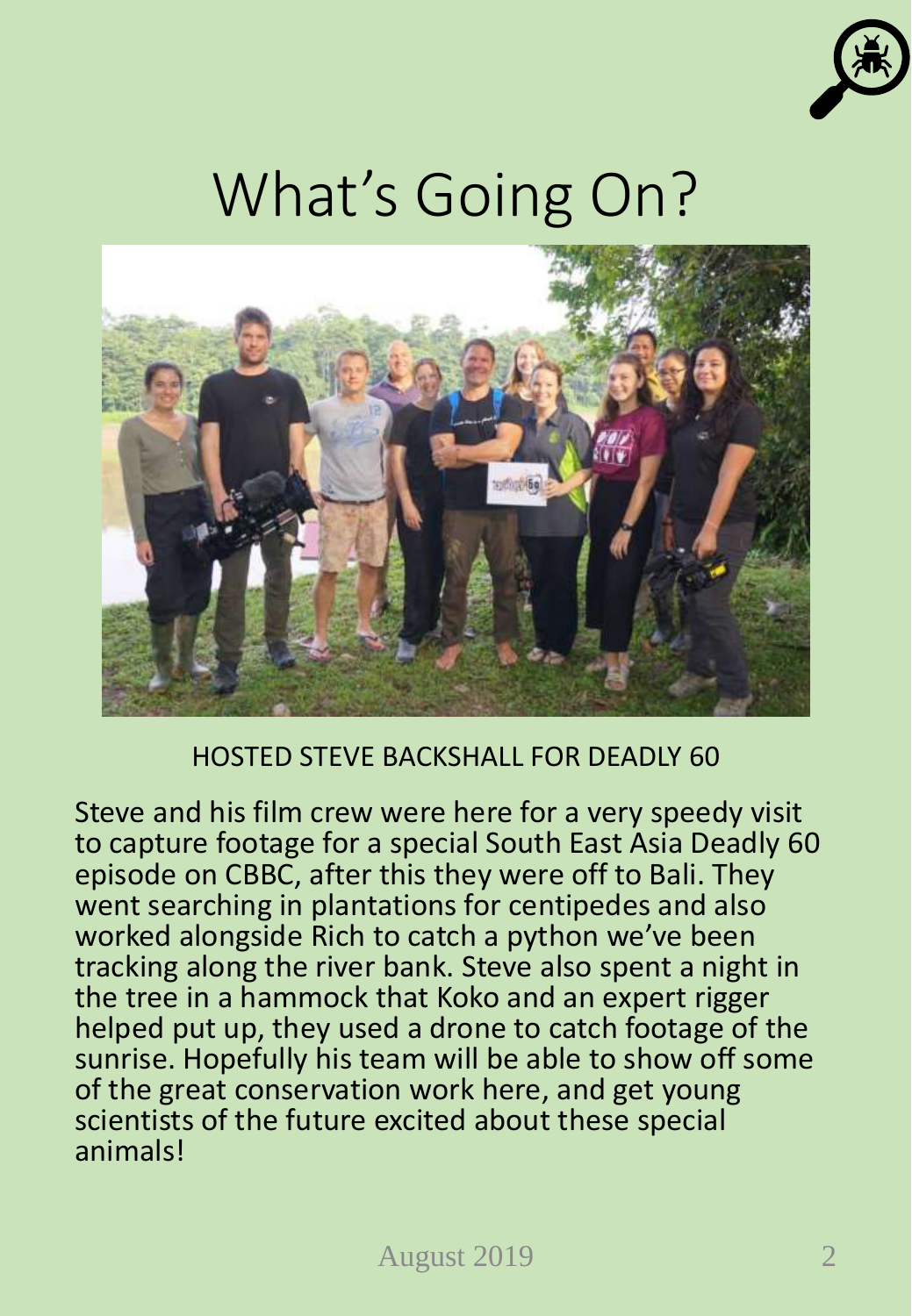

### What's Going On?





"I am a naturalist and a broadcaster, working mostly for the BBC, Discovery and National Geographic. I have been here to Borneo many times over the last 30 years and it is an incredibly exciting place to visit. So much of the wildlife that occurs here is totally unique. It occurs here and nowhere else on the planet. What I think is special about this centre is that it is like a stronghold, like a bastion for wildlife on the Kinabatangan river. I have had the great opportunity to spend the night up in an emergent tree that sticks up above all the other trees and the canopy. I get to wake up first thing in the morning with the gibbons calling in the distance and the hornbills soaring over the top of the canopy and just this incredible cacophony of sounds from the birds, the frogs and the monkeys in the distance. It lets you know how important this piece of forest is because it is home to so much wildlife." – *Interview by Miriam Kunde*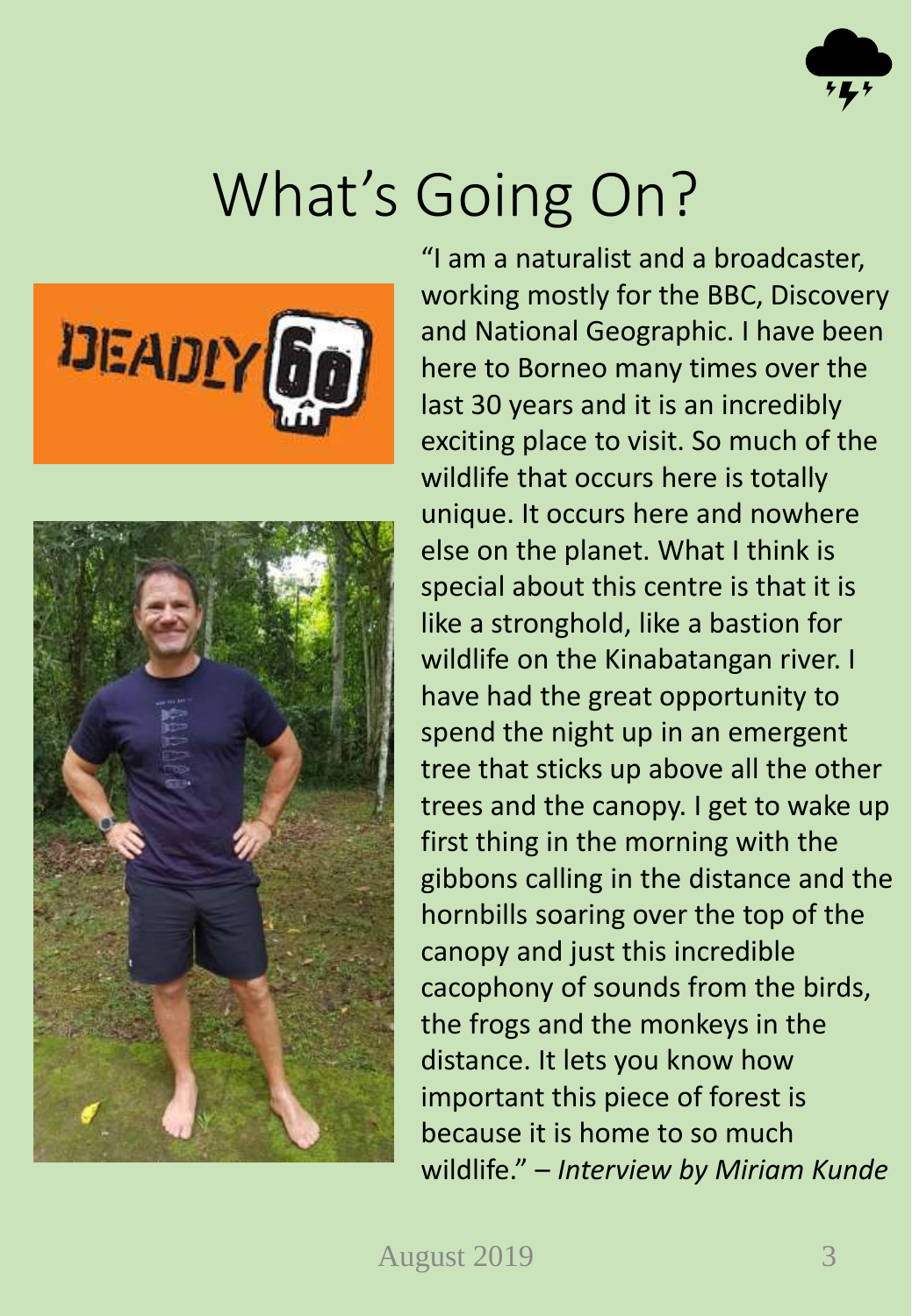**Name:** Charles M. Francis **Where is he from?:** Canada **Why is he here?:** After attending a convention in Thailand Charles decided to return to Borneo with fellow bat expert Rodrigo Medellin who had arranged to visit DGFC. Charles wrote one of our most used library books; Mammals of Borneo, so it was a pleasure to host him in the jungle.

**His Work:** He's previously worked in Sabah during the 80's for the Sabah Wildlife Department.

**Quote:** "I've enjoyed being out in the jungle again and seeing all the work that people have been doing"

**What he got up to:** Set up mist nets to study the different bat species that can be seen here at DGFC – including *Megaderma spasma* (Lesser False Vampire).

**Highlight:** Seeing a pygmy flying squirrel (*Petaurillus*).



A Field Guide to the **MAMMALS OF BORNEO** If Payse and Charles M. For **Community** Charlott

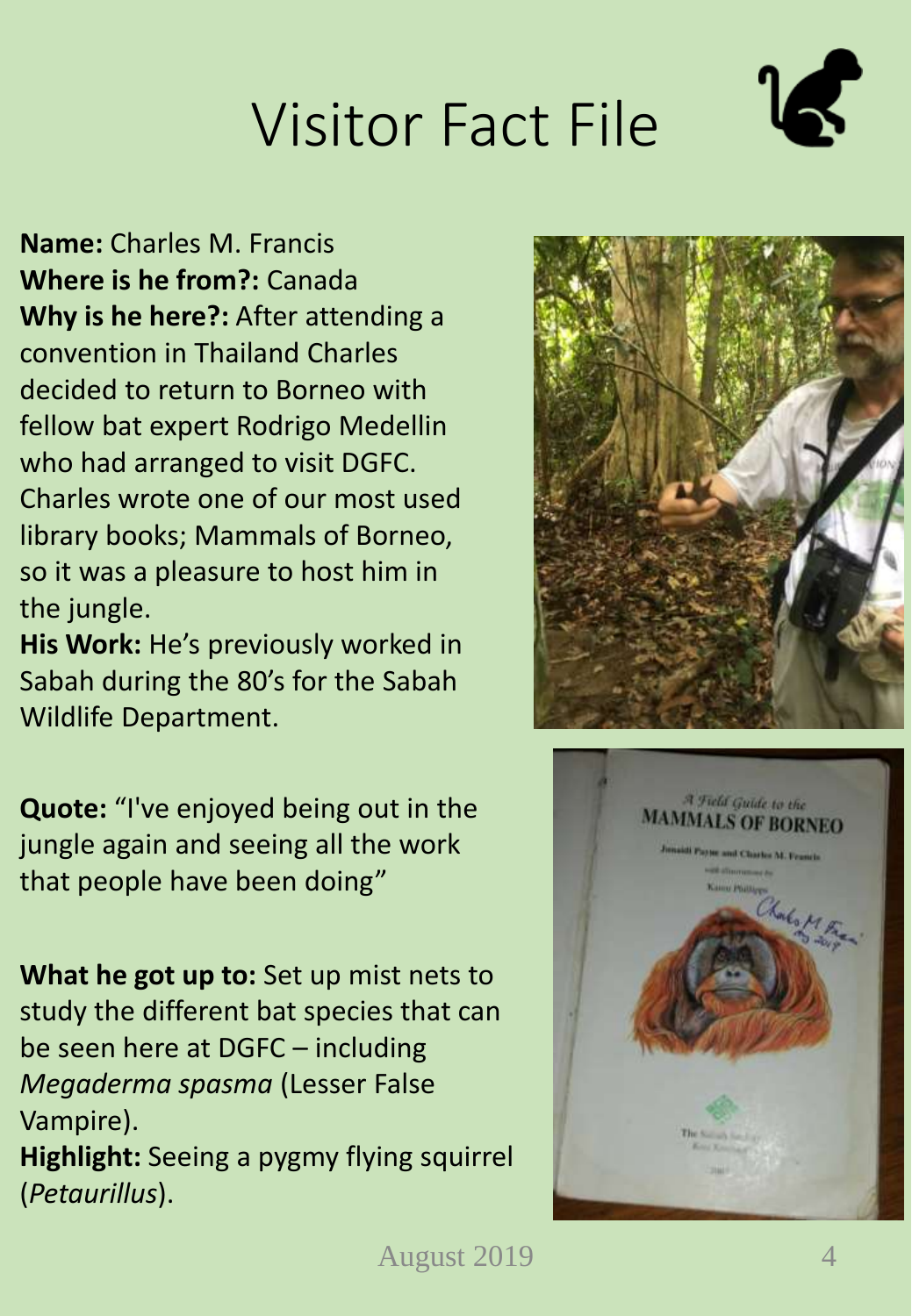

#### Rodrigo Medellin



It was such an honor to receive Professor Rodrigo Medellin at DGFC. Rodrigo Medellin is Senior Professor of Ecology at the Institute of Ecology, University of Mexico (UNAM). He has worked on the ecology and conservation in Mexico and elsewhere for over 40 years and has authored over 190 publications. He was the President of the Society for Conservation Biology, is the founder of the Program for the Conservation of Bats of Mexico and is the founding Director of the Latin American Network for Bat Conservation. He is also Co-Chair of the Bat Specialist Group of IUCN.

Rodrigo has received the 2004 Gerrit S. Miller Award of NASBR, the Whitley Fund for Nature Gold Award, The Rolex Award for Enterprise 2008, among others. He was recently featured in a BBC documentary, The Bat Man of Mexico, narrated by Sir David Attenborough. While at DGFC Rodrigo gave an amazing talk about his work and was using mist netting to catch bats along with Charles and his PhD students, Rodrigo also spent 4 days at the field centre, visited our friends at Gaya Island Resort and gave a brilliant talk at University [College Sabah Foundation -](https://www.facebook.com/ucsfsabah/?__tn__=K-R&eid=ARBX7ARcjzf8-c12NPuiWzOGEKX7L0uEnCDkiUk4-WBa-RJrSB1Yr9k-e0k0ecvbmd13J42g7FuvUcGq&fref=mentions&__xts__%5B0%5D=68.ARBF_RsG3EPjqxhEslac4jwM9fxVkooVsnPHJ1vPh3chROhPfDT7qKbH7X_c038cd9MMwX-sHXLVDfJ4ksutYgKuHVt19yN1Y3GKxKnTbiTFA1YTYTrGpI6LJ9FtJxqlRzcqkoMezIfHlBRchhq949lmR3oQeJr3CjhDHtC4u3MQpgl8yanwerEPx_efh1O4UHRGk2gBtyTx2ZPNJTokrIJQyy2xP5OeHVV_wQv5dtbxSU4gYsb2s9wszD5kfbrHegy2T64MSCOp-ADaAeVr71N4w6Cns_AyTroewTK0ZxugM6wy7p5sEWtbTNpCzGP5DfuJKwVYAVxa73LZHptYVa4Dzw) UCSF

YouTube Channel:<https://www.youtube.com/user/RMedellinbats>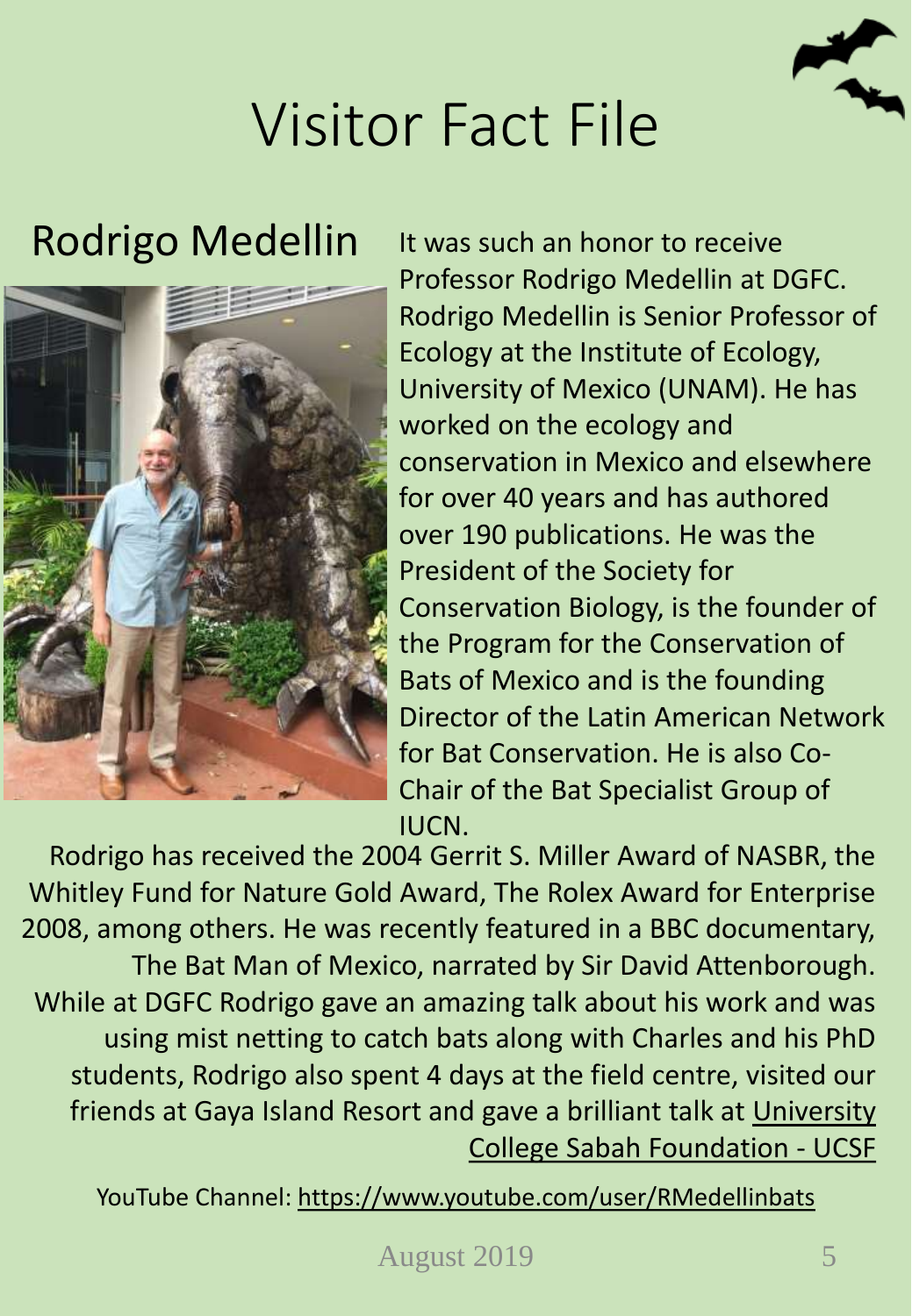



**Name:** Antonio de la Torre (Left) **Where is he from?:** Mexico **Why is he here?:** Antonio was a previous PhD student of Rodrigo and decided to join him on his trip to DGFC. **His Work:** Antonio spent his PhD studying jaguars in southern Mexico and is now currently working in Peninsula Malaysia studying elephant movement and evaluating the main conservation policy. You can check out Antonio's work at the management and ecology of Malaysian elephants.

*@tapiresdelasierra*

**Name:** Marina Rivero (Centre) **Where is she from?:** Mexico

**Why is she here?:** She wanted to see the diversity that DGFC had to offer in terms of mammals especially bats and to build some connections between DGFC and Mexico **Her work:** Working with tapirs, trying to diminish the threats that tapirs face in south Mexico. **Highlight of the trip:** enjoyed capturing the flying pygmy squirrel and meeting all the people at DGFC and seeing how they work. *Instagram Handle:*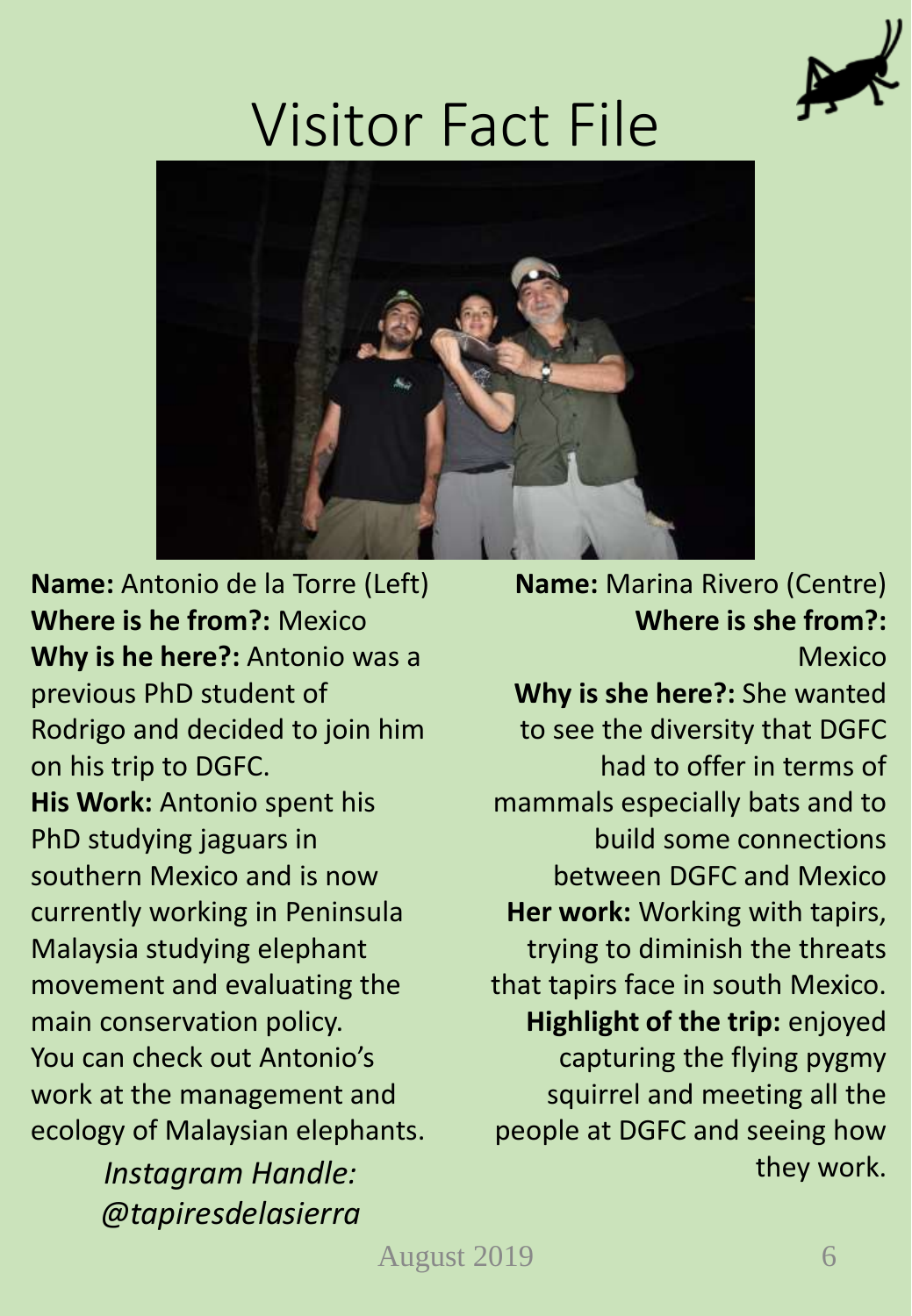



**Name:** Mr Pascal Gregoire, Belgium Ambassador **Where are they from?:** He is originally from Belgium but he is currently stationed in Kuala Lumpur

**Why are they here?:** Our director Benoit is from Belgium so it was the ideal opportunity to connect with the ambassador whilst he is placed in Malaysia.

**Their work:** Here at the embassy in KL for 3 years. **Quote:** "it was a great opportunity to discover the wealth of biodiversity around"

**What they got up to:** Saw how well the centre is set up for students and PhDs and visitors to work together. Also went on the boat twice, and managed to go for one trek in the forest as he was only here for a short stay!

**Highlight:** Everything was a highlight! It was good to see all the amazing species, and the work that Benoit has done with the local authorities to really make something unique here. Take home message: This field centre truly is something to cherish, protect and develop. – *Interview by Erin Johnston*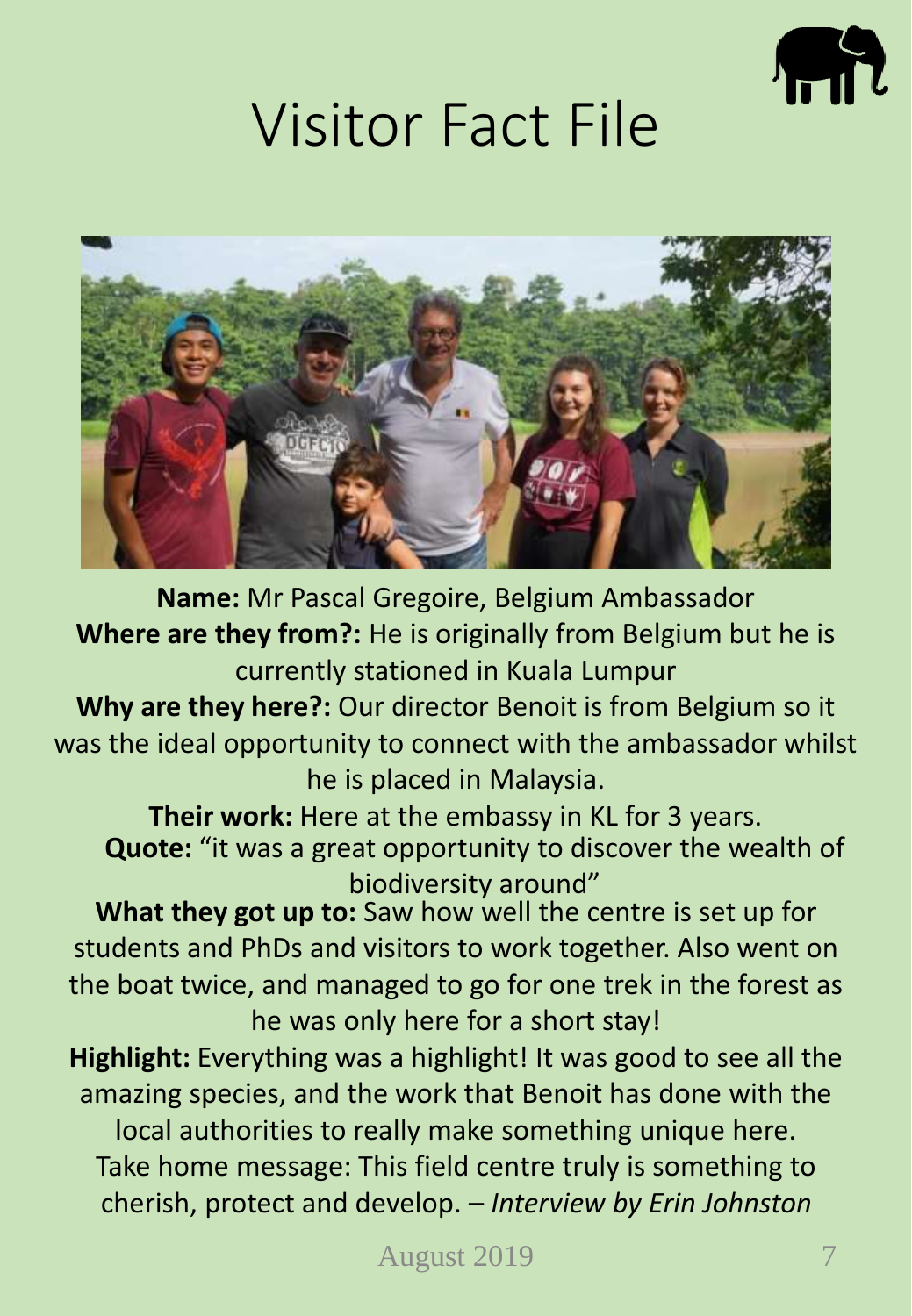



**Names:** Dr Alfonso Lopez Aguilar and Paola Unda, and their two children.

**Where they are from?:** The family is originally from Mexico but has been in Singapore for the last 8 years.

**Their work:** Alfonso is currently the chief vet for the Sea Aquarium in Singapore. Paola is the founder of Marine Life Animal Management Advisors.

**Why they are here:** They have always wanted to visit Borneo and heard about DGFC from Milena.

**Highlights of the trip:** Seeing the proboscis monkeys and seeing the python on the night boat.

> You can find out more about Paola's work at: <https://www.marinelife.asia/>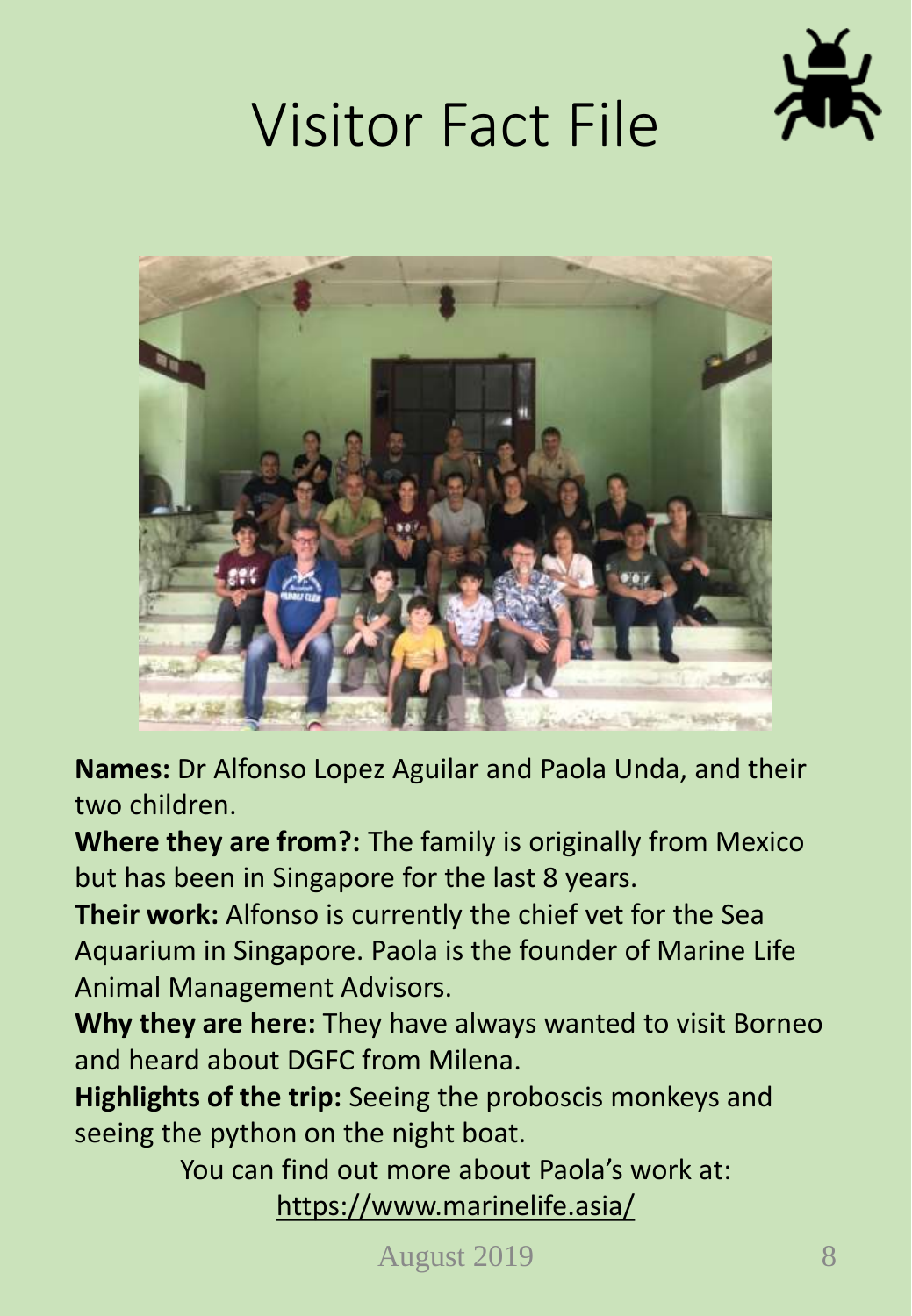



**Name:** Lawrence Alan Bansa BSc MSc **Work:** Lecturer in the Faculty of Natural Science and Sustainability, University College Sabah Foundation

**Interesting Background:** I come from a rural district in Sarawak and natural sciences were something peculiar to me. In 2012, I went to Japan for the Training for Young Researchers by Japanese Society for the Promotion of Science (JSPS) coreto-core Program: International Network for Tropical Biodiversity Conservation Focusing on Studies of Large Mammals. From there I discovered my passion for research in natural sciences and further developed relevant goals and capacities in order to make it a profession. I started from a humble beginning and I can say that taking calculated risks would be necessary to achieve something bigger than ourselves.

#### **What brought you to DGFC?**

This is my first time to DGFC and I heard a lot about it from my best friend Elisa Panjang and I watched the mini-series Borneo Jungle Diaries that was produced by Scubazoo. Since then I was really looking forward to visit the field centre. Then I received an invitation from Dr Sergio Guerro Sanchez and I am thankful for the opportunity to collaborate with DGFC. Together with Professor Rodrigo Medellin, I have been invited to share my experience and get involved with the bat survey in the vicinity of DGFC.

**Highlight:** I am mesmerized by the wildlife that I found in DGFC and along the Kinabatangan River such as crocodiles, proboscis monkeys, and pygmy Malayan flying squirrel. I also love the friendly people of DGFC as they created the positive and professional working environment. - *Interview by Jane Wong*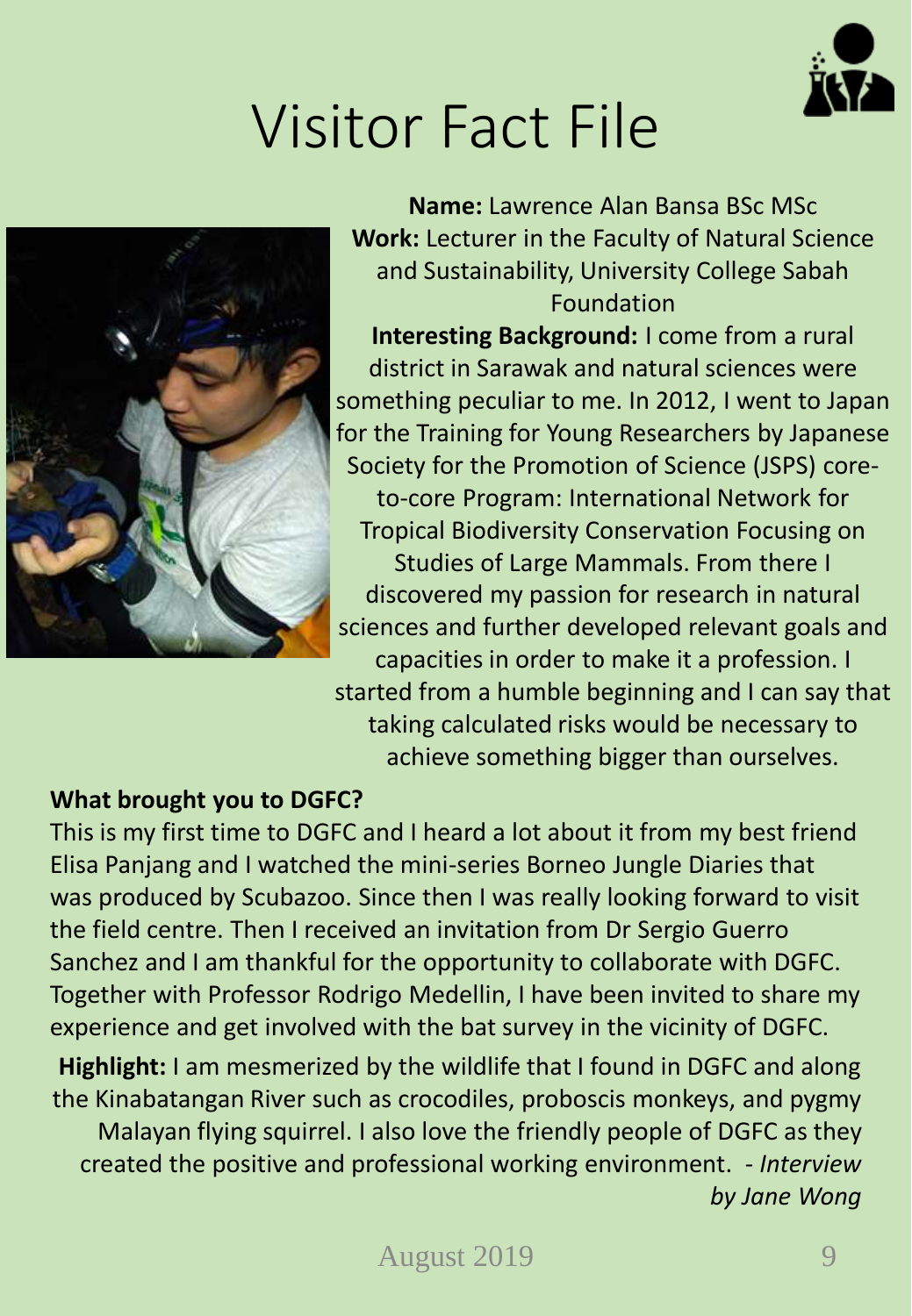

**Name:** Anthony Giordano, founder and executive director of S.P.E.C.I.E.S., a US based NGO concerned with the conservation of carnivore communities and their ecosystems.

**Where are they from?:** USA **Why are they here?:** He has been in Sabah on this current trip for a few weeks now, although he is very familiar with Sarawak as well from visiting over many years. He came to visit to see all the wildlife in the sanctuary.

**Their Work:** He has done research into leopards, and many other mammals, and has an interest in the political side of ecology.

*Promotional Links: Website*  <https://carnivores.org/people/> *Facebook*  https://www.facebook.com/SavingCarn vores/





**What they got up to:** Anthony went on the boat with Rich on his first evening to try and catch some snakes, and then on his second afternoon he came on the primate boat, on which we spotted several raptors and proboscis monkeys.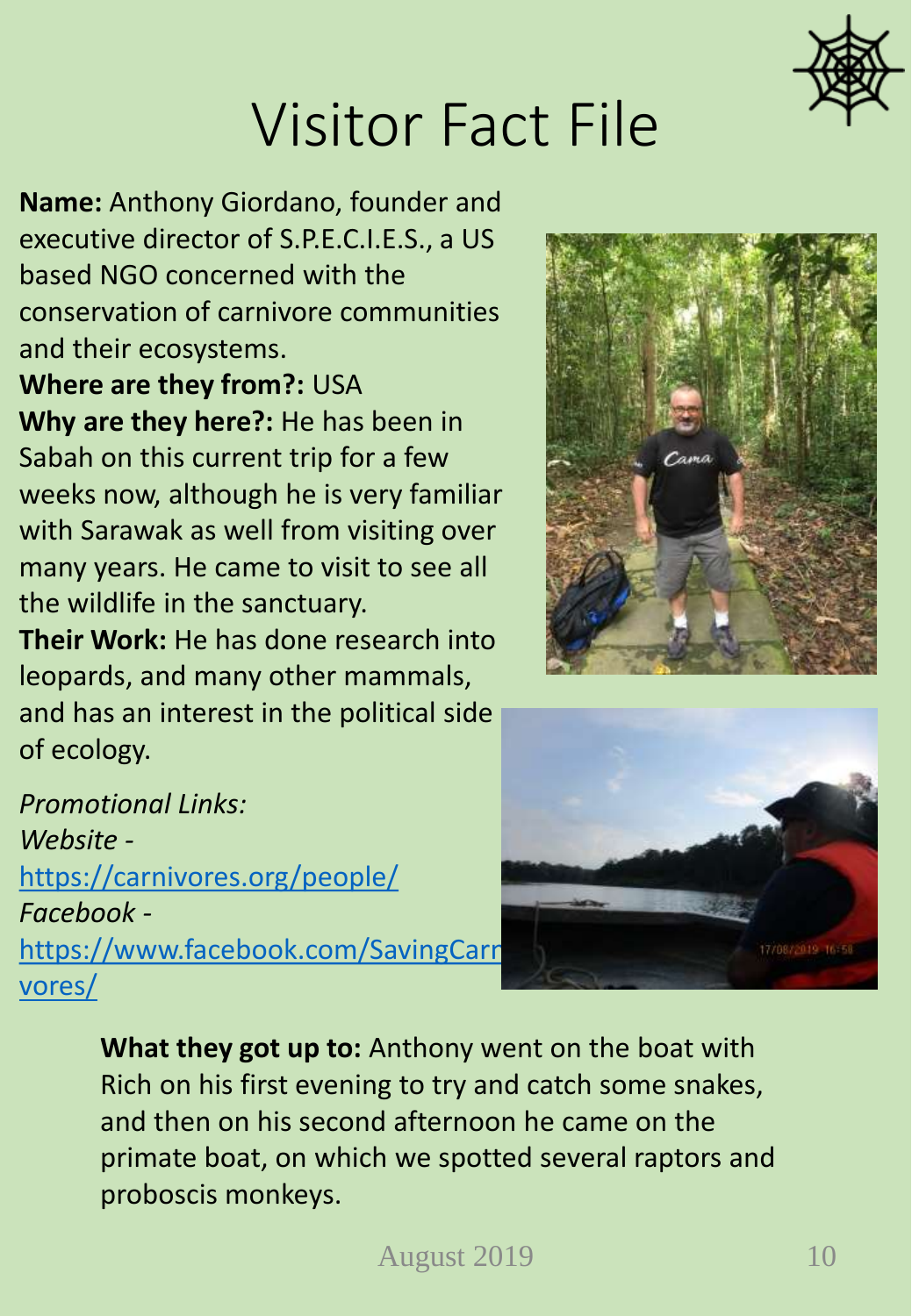





**Name:** Charlotte Gurney-Read **Where are they from?:** Surrey, UK

**Why are they here?:** Travelling after graduation from Cardiff University's School of **Biosciences** 

**Highlight:** "The night walks were my favourite, even though we didn't sight a pangolin!"



**Name:** Amanda Wilson **Where are they from?:**  Universiti Malaysia, Sarawak **Why are they here?:** Short term volunteering between 2<sup>nd</sup> and 3<sup>rd</sup> year of degree

**What they got up to:** Both girls were here to get a taste of what it is like to work in a wildlife sanctuary. Over the few weeks they stayed they helped with various camera trap projects, and tracking civets! Each of the girls also had the chance to go on the boat at night with Rich to find snakes to be tagged for his PhD.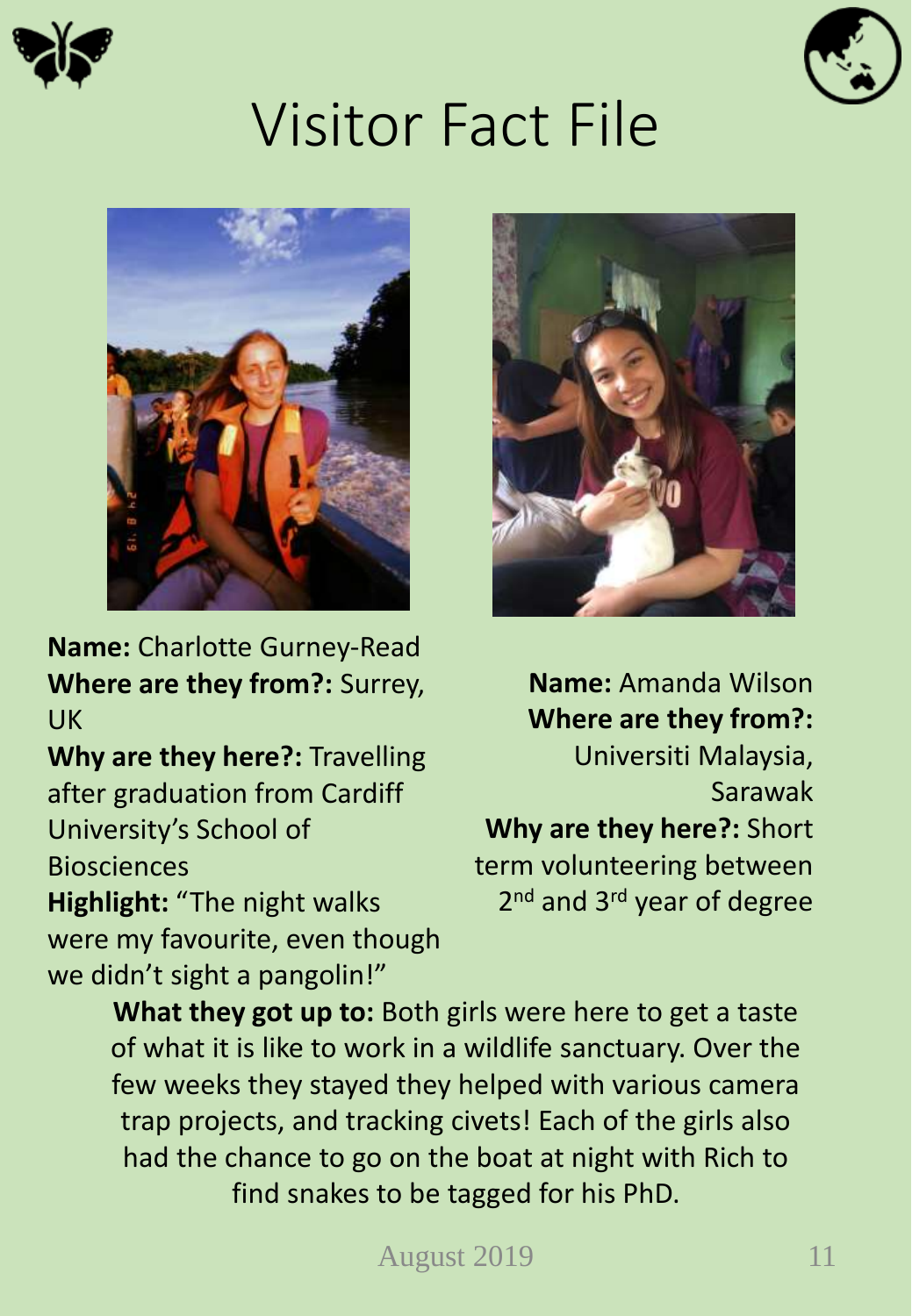



#### FREDA GUO

She only visited us for one short week, and so she threw herself right into activities, going for a jungle walk to take pictures on the afternoon she arrived. On her second day she had an opportunity to go on the boat in the evening with Rich to look for snakes! Freda is currently studying at Princeton University, she has completed both undergraduate and masters degrees related to environmental science and biodiversity, and her next step is planning to do a PhD, which is why she came here to see what options are possible. Unfortunately after this she has no time to stick around in Sabah as school starts up again soon in the states!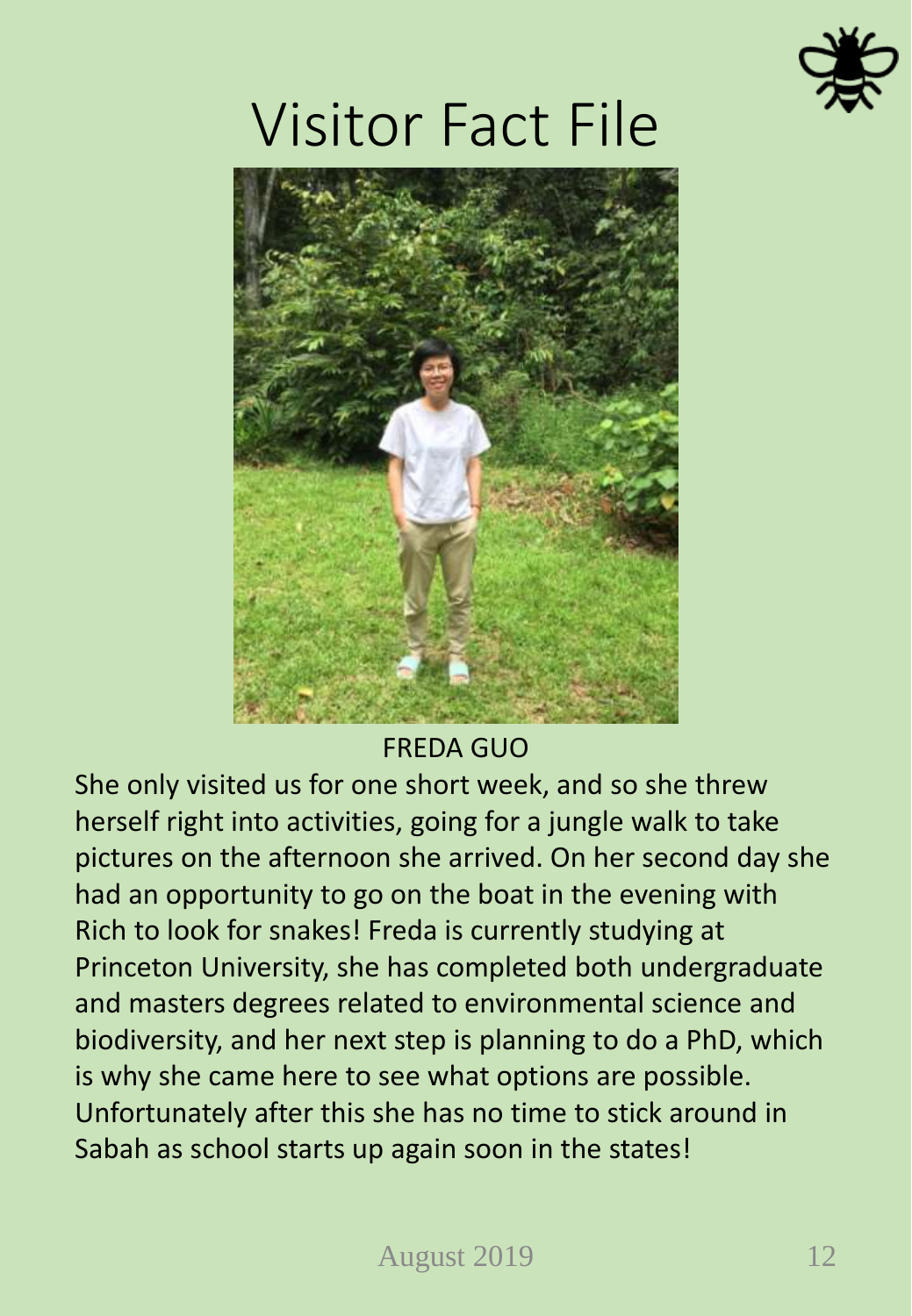



#### PTY Arrivals

#### KIRSTY LEACH & TYLER CUDDY

Kirsty and Tyler are here on placement from Swansea University for a whole year! They are our final two PTY arrivals for this academic year, and they have already thrown themselves straight into field work. On their first morning they went out to track Harold, one of the civets. In his spare time Tyler is a keen musician, and Kirsty is very into art, so we have a creative pair this year! Kirsty is very keen to work with the bearded pigs, and Tyler loves reptiles! Out of this year they both hope to gain more experience in the world of Zoology, as this is a novel opportunity set up by their university they are ready to get hands on with everything, and when they leave they'll have a clearer idea of where they want to go next in science.





"This is a once in a lifetime opportunity to see animals in their natural habitat, I have worked in a zoo before but this is a whole new experience!" - *Kirsty*

"Climbing Mount Kilimanjaro last year has inspired me to travel the world and this is a great way to incorporate my interest in animals as well" - *Tyler*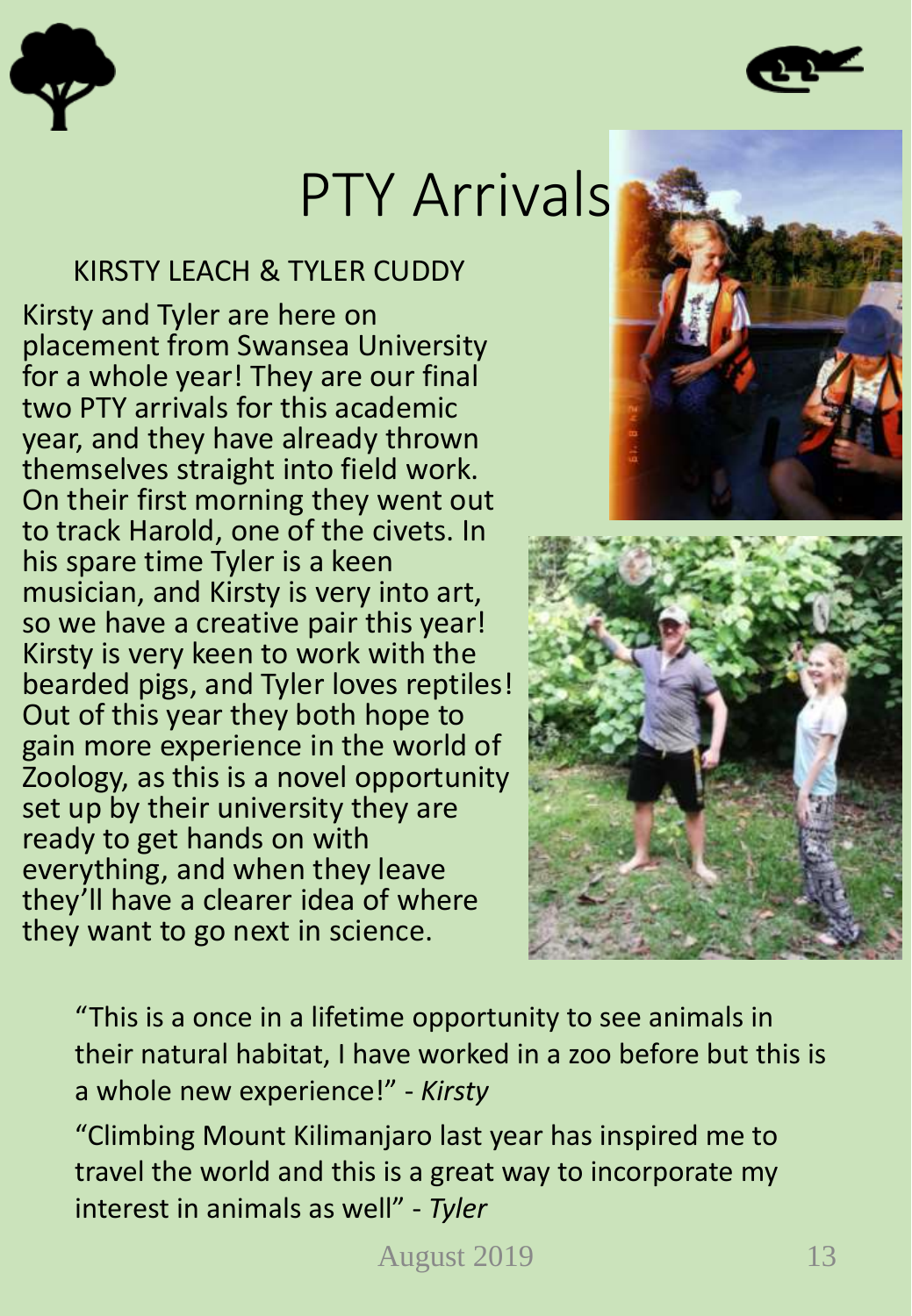

### Gaya Island PTY Arrival



#### EMMA REMOTTI

She is one of the PTYs stationed at Gaya Island Resort. She lives in Italy surrounded by mountains but spends most of her time in Cardiff studying. After completing a field course in Tobago, she has become the resident fish identification expert. Despite her marine knowledge, she has opted for the terrestrial project. The hope is to use camera traps to determine the effect of tourism of jungle fauna dispersal.

**Hidden Talent:** Saving Katie from spiders

**Fears:** Spiders

**Special Attack:** Yelling Italian at macaques ("smell away") **Highlight so far:** The dinner buffet. Oh, and also helping with the rescued green turtle is a close second

**Greatest accomplishment so far:** Drinking an entire milo pint in under 10 seconds

**Goal for the year:** To catch a pangolin on the cameras **Most wants to spot:** A reticulated python **Catchphrase:** "Daymmmm"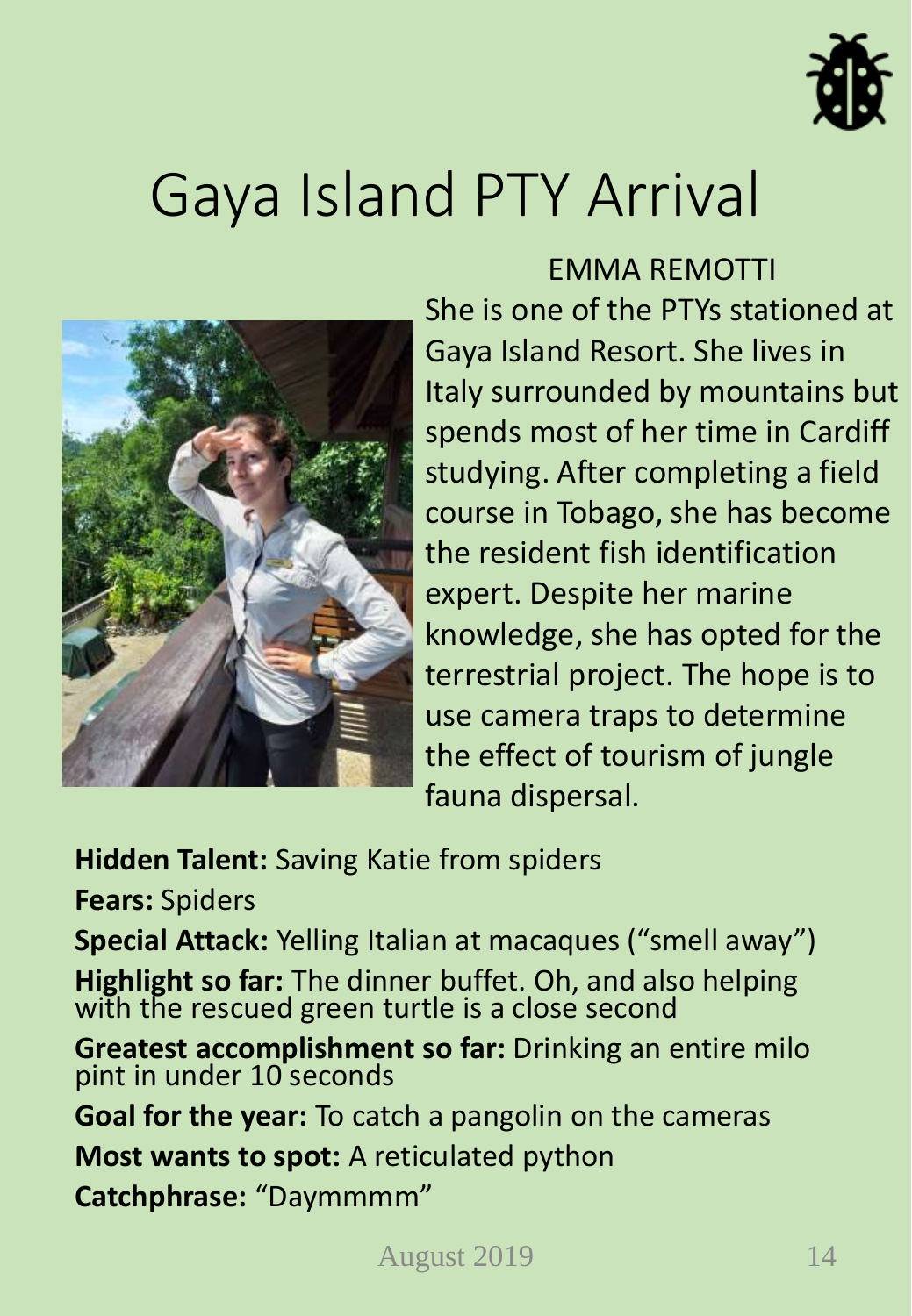

## Gaya Island PTY Arrival



#### KATIE WEBB

She will also spend her placement year at Gaya Island Resort. She grew up in London, studies in Cardiff and applied for this placement to get away from the rainy UK weather. She has a love for sea turtles and her project, which will focus on replanting the seagrass that had once covered the shallow waters outside the last resort, will hopefully help attract these grazers back to the area.

**Hidden Talent:** Giving cute names to wildlife

**Fears:** Those horrific flying monsters (AKA butterflies)

**Special Attack:** Highest pitch hiccups

**Highlight so far:** Help treat the rescued sea turtle and anything turtle related

**Greatest accomplishment so far:** Actually getting a "tan"

**Goal for the year:** Learn how to roll her Rs

**Most wants to spot:** More turtles

**Catchphrase:** "Shnacks"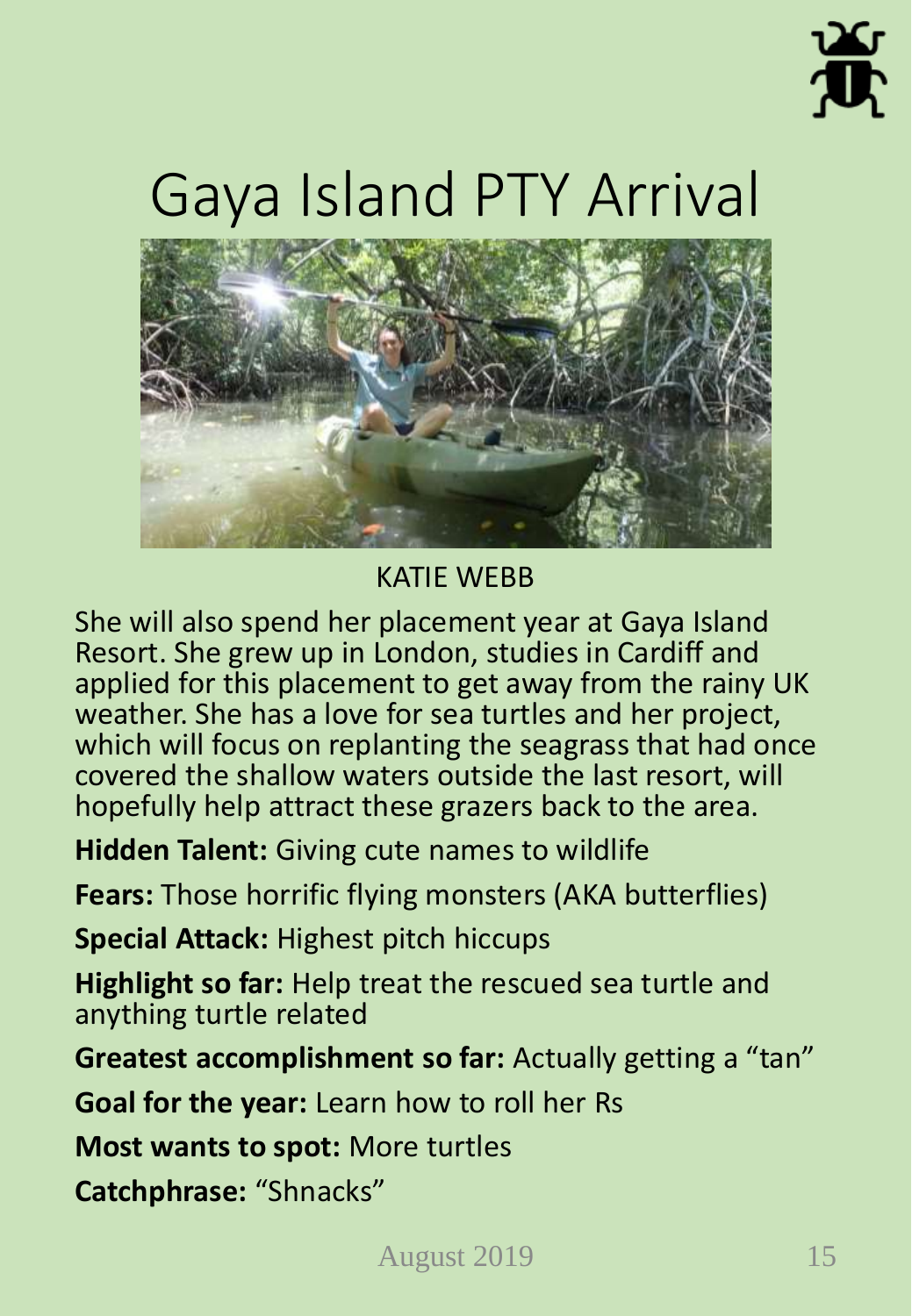

## Volunteer Arrival

**Who:** Mairin Murphy **Where from?:** San Francisco **Why here?:** 3 months volunteering post graduation from University of Miami for field experience. She heard about DG from her semester at Cardiff Uni. **Interesting Fact:** She has

competed at a professional level in horse riding, and already has a love for animals.



#### **Where next?:** Vietnam

**Quote:** "I love reptiles, in particular snakes so it was an honour for Rich to place me in charge of a fragile egg from the nest that was hatching – his name will be Monty!"

**What will she be doing?:** Mairin will be helping with all the current projects running at the field centre, she hopes to be able to get involved with practising using R studio software, and in general expand her skill set to help her decide which direction she would like her career to take after travelling, as she is not yet set on a masters programme.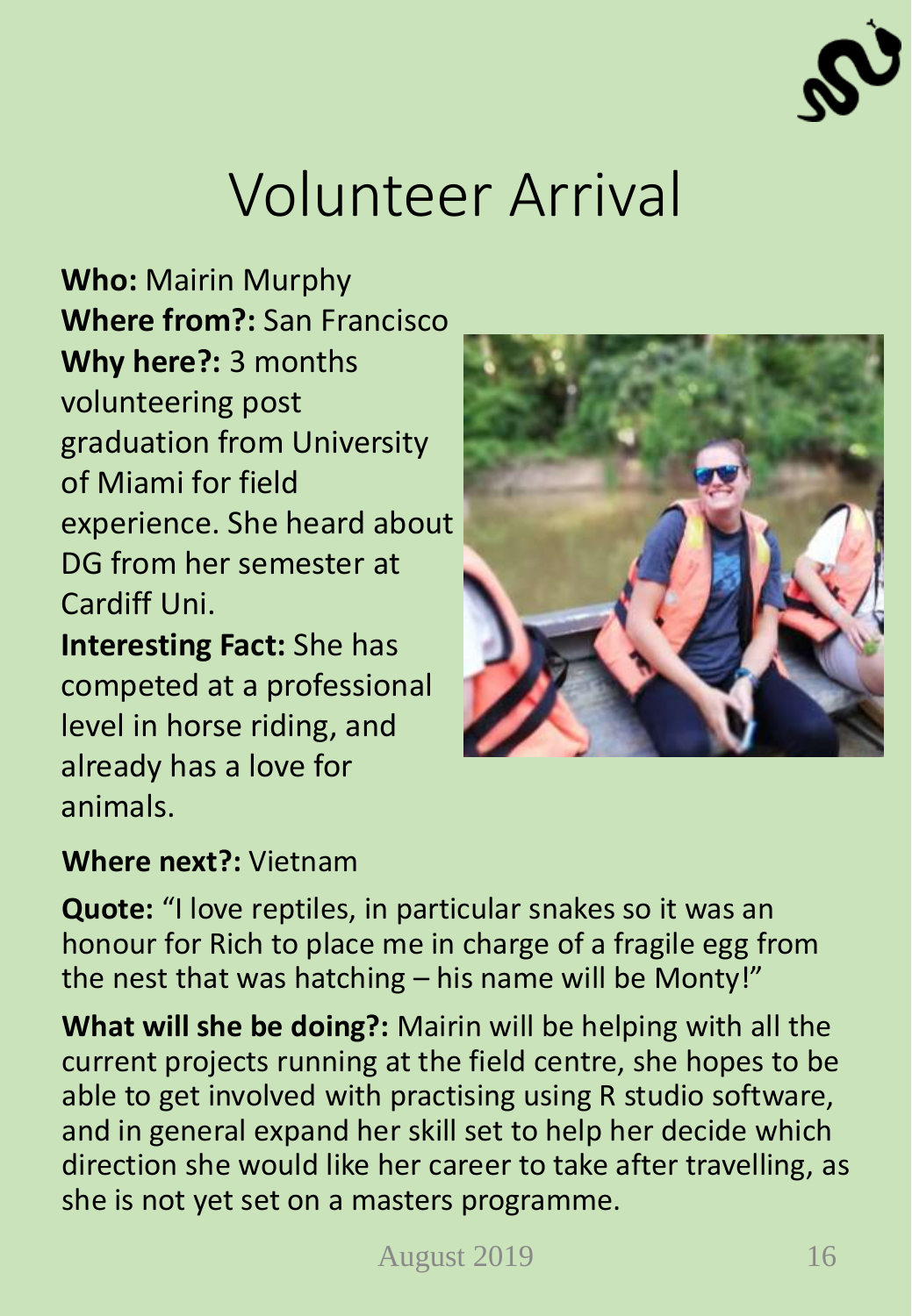



#### PTY Departure







#### JESS SHUTTLEWORTH

Jess is the final student to leave after being here for her Professional Training Year! Her interesting project on civet sleeping sites will go towards Meg Evans PhD. Jess loved spending time in the field, but her favourite activity by far is the primate boat, and going along the river to the Khoya tributary. Jess will go back to the UK and spend the rest of the summer at home with her family, before returning to Cardiff to complete her final year of her biological science degree. She hopes that all the skills related to scientific writing that she has gained this year will aid her in carrying out and writing up her dissertation research project. Her sunny disposition will be greatly missed, along with her spectacular baking skills, that she perfected over the year, on many rainy evenings that definitely needed cake to brighten them!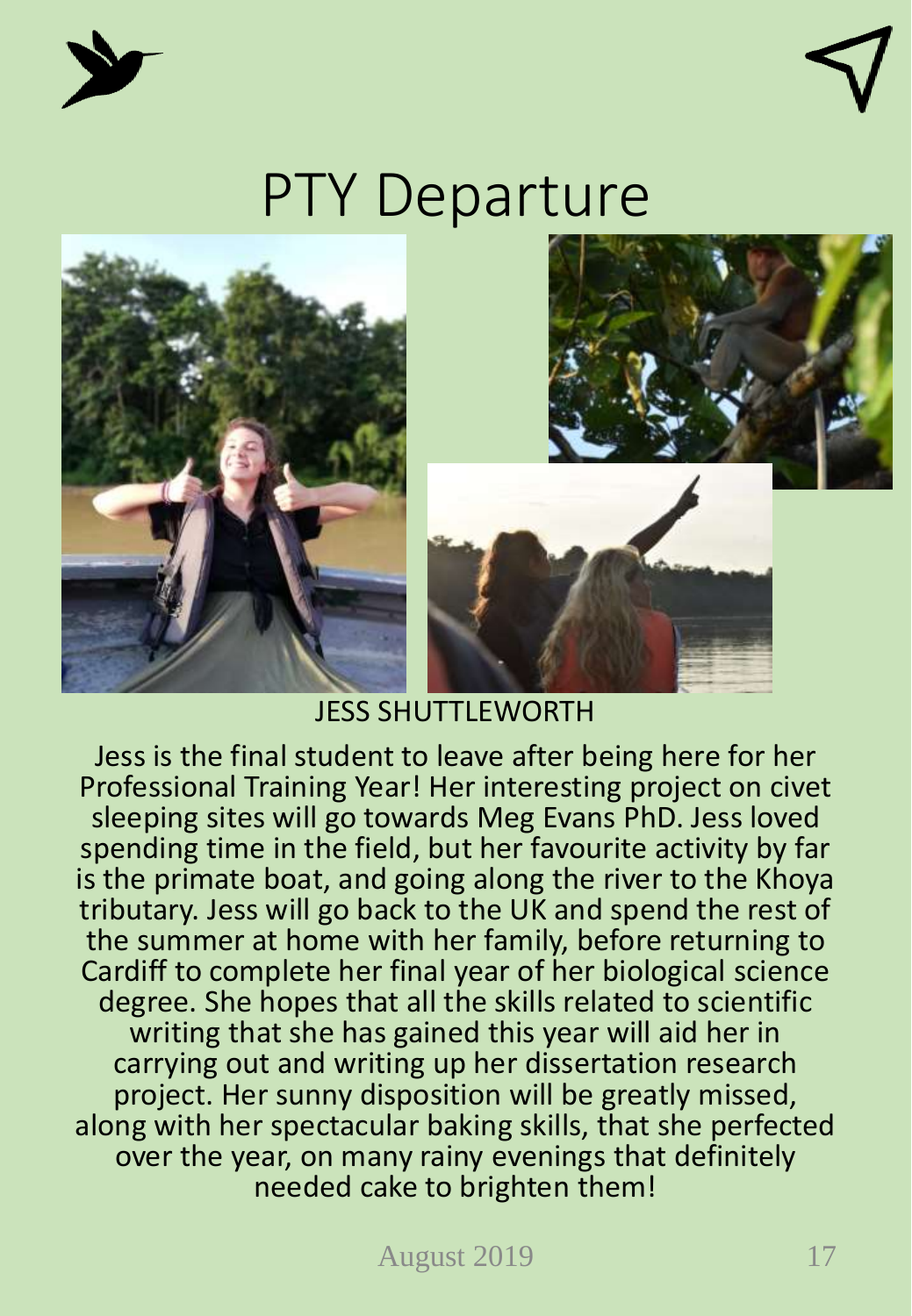



### Volunteer Departure





#### ERIN JOHNSTON

Erin will be returning to Glasgow University to complete her final year of her Veterinary Bioscience undergraduate degree. She hopes to continue in education and take part in a masters programme studying infectious disease. On her way home she will be stopping in Hong Kong. As you can see from this picture her main love were the camera traps! She helped process loads of data and used R to construct some graphs showing flat-headed cat activity. Her favourite activity to get on board with was going up to the Batangan wildlife corridor, and looking out over the jungle from the view point. We will miss her crazy Scottish ways and the mad dancing she taught us all!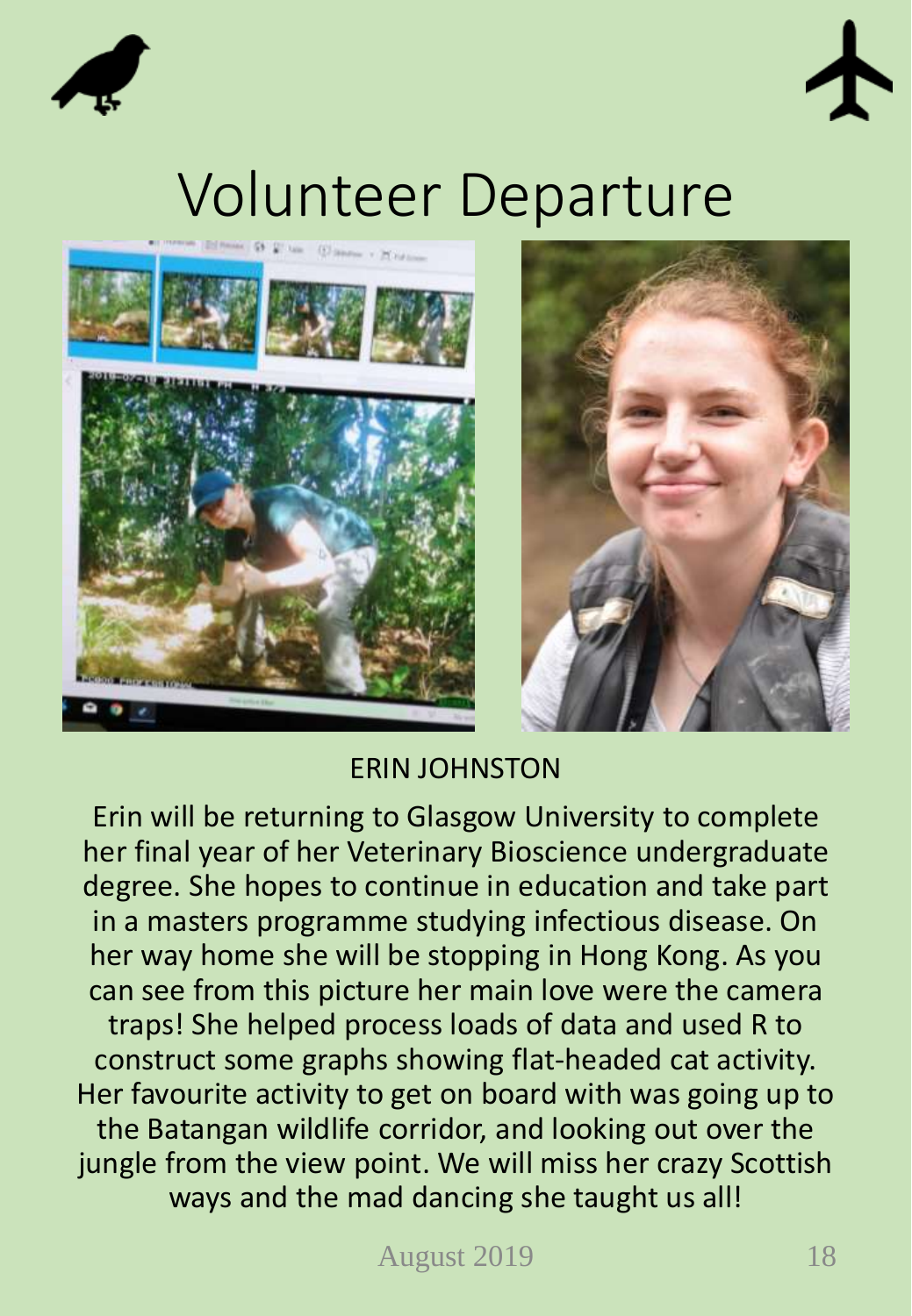



#### Volunteer Departures

#### ELLA HEARNE AND GEORGIE DAYKIN

After nearly 3 months Ella and Georgie sadly have to leave us, as they move onto Maliau Basin for a 2 week field course with their university. However, before they start there, they have a few days in between to stay in KK, Ella is going to climb Mount Kinabalu, and Georgie is popping over to Singapore. After that both the girls will return to Cambridge to complete the final year of their natural science degree, hopefully this summer has given them some insight into what they want to do after graduation! Whilst here they got involved with all activities and were a great morale boost whilst civet tracking. They also set up their own mini camera trap project to help Miriam work out which trigger settings worked best in different situations.

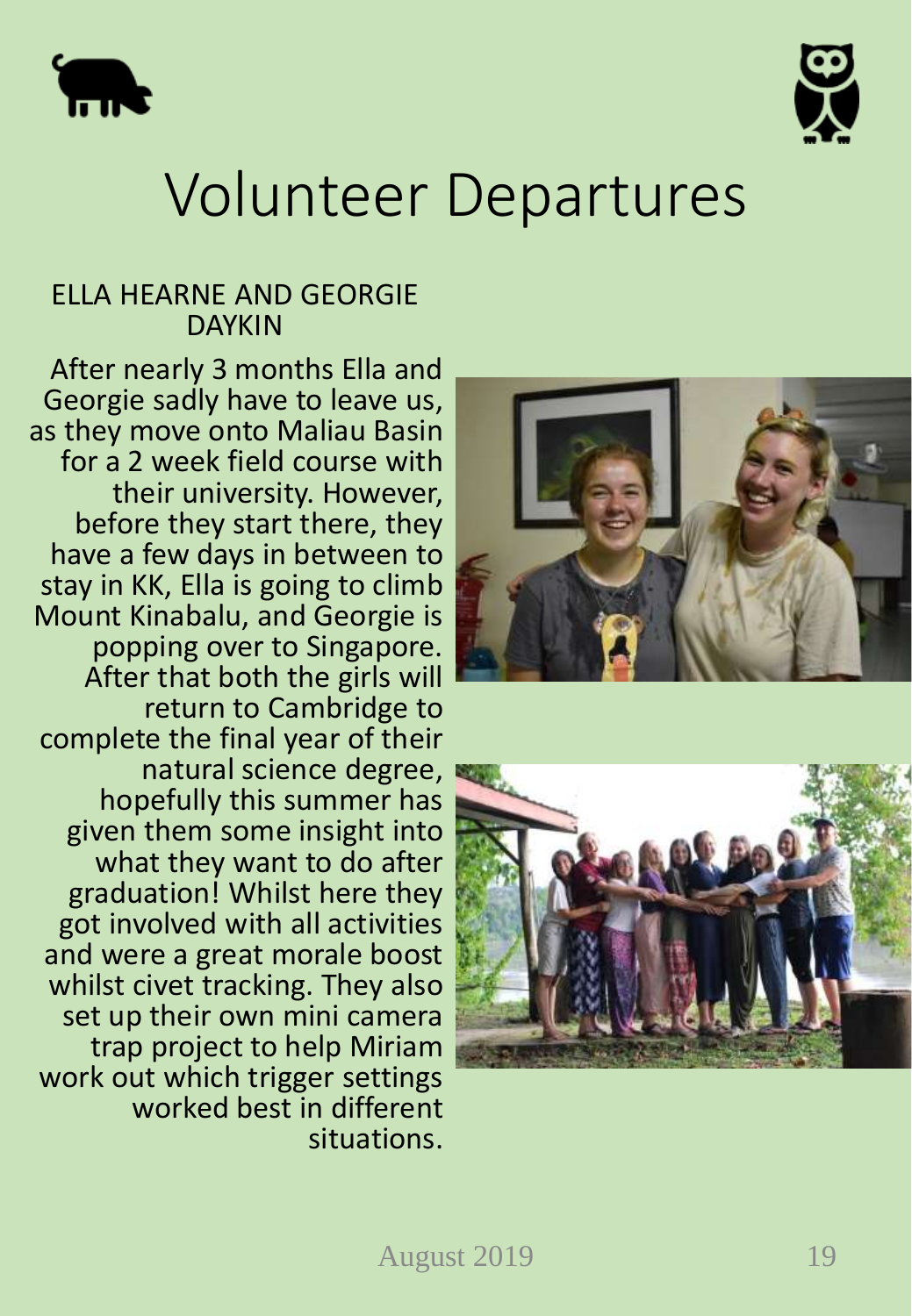



#### Volunteer Departure



#### JANE WONG

Jane Wong, has been here for a 10 week internship over her summer break from her bioscience degree at Universiti Malaysia, Sarawak. Whilst she was here she took part in all the daily activities and particularly enjoyed the night walks, as she had a keen eye for photography. One of her main interests was frogs and she captured several close shots of them. It was so lovely to have Jane here, and using her insane language skills she hopes to further explore the world, and has said this will not be the end of her journey into conservation!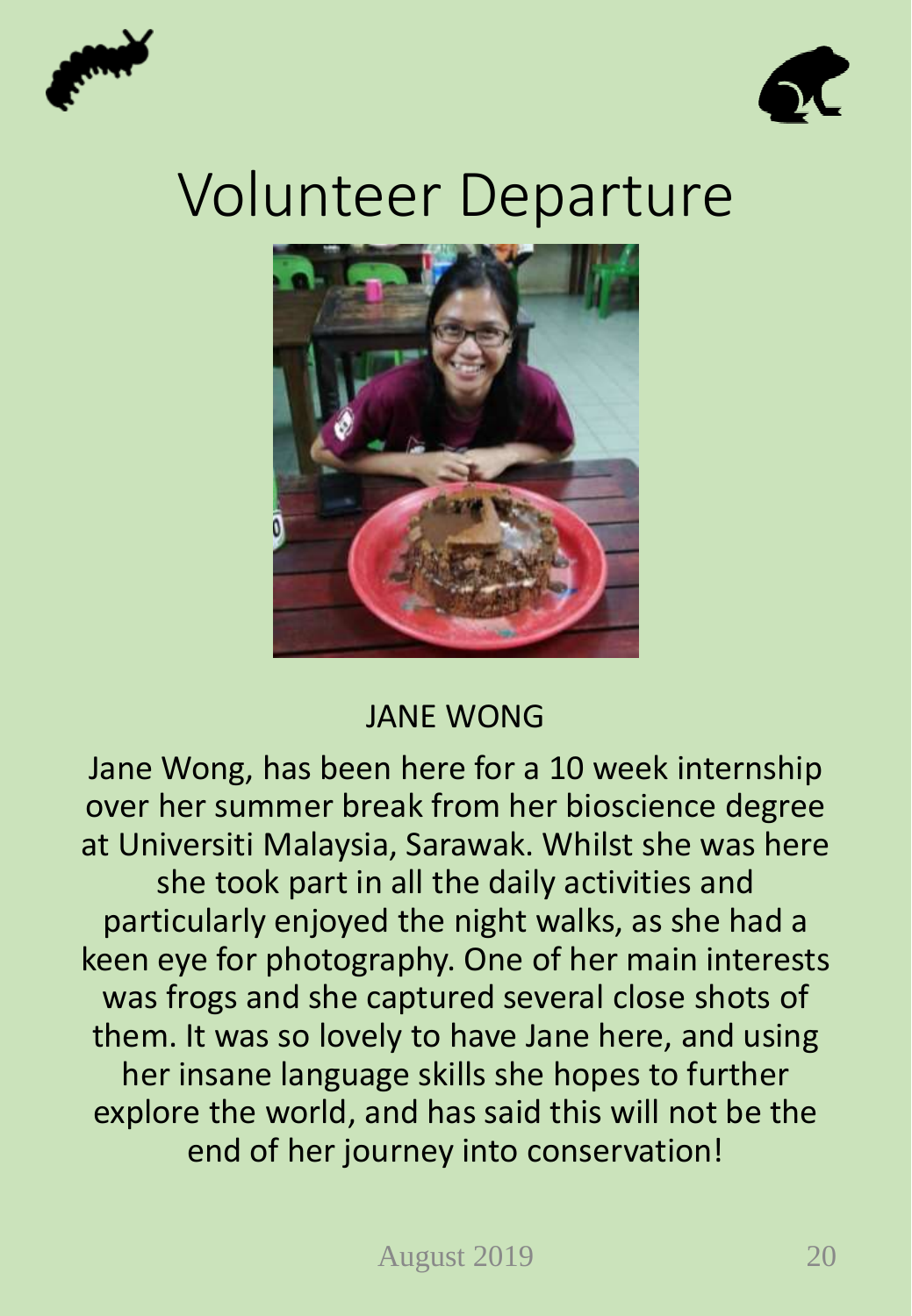



### Notable Publications

#### **Using natural marks in a spatially explicit capture-recapture framework to estimate preliminary population density of cryptic endangered wild cattle in Borneo.**

*Penny C. Gardner, Ian P. Vaughan, Lucy P. Liew, Benoit Goossens.* https://www.sciencedirect.com/science/article/pii/S235198941930 [294X?fbclid=IwAR29QIHqcevUh0prWjOFGXtNDrfjaD7w3EeOKJzAep](https://www.sciencedirect.com/science/article/pii/S235198941930294X?fbclid=IwAR29QIHqcevUh0prWjOFGXtNDrfjaD7w3EeOKJzAep5_J_EDAG8_lpactZk) 5\_J\_EDAG8\_lpactZk

This paper is the most recent work to be published by DG in Global Ecology and Conservation journal. The Bornean banteng is an endangered animal, with a declining trend, and a need for a conservation plan. However, as of yet, it has been hard to quantify these population numbers due to the nature of the unique coat colour and patterns which often hinders detection. This research involved 3 methods; capture-recapture, camera trapping and signs. The latter 2 have previously failed, and so the new method density estimates were statistically tested. Hopefully the results from this work can be used to protect them against hunting, and provides a basis for long term monitoring.